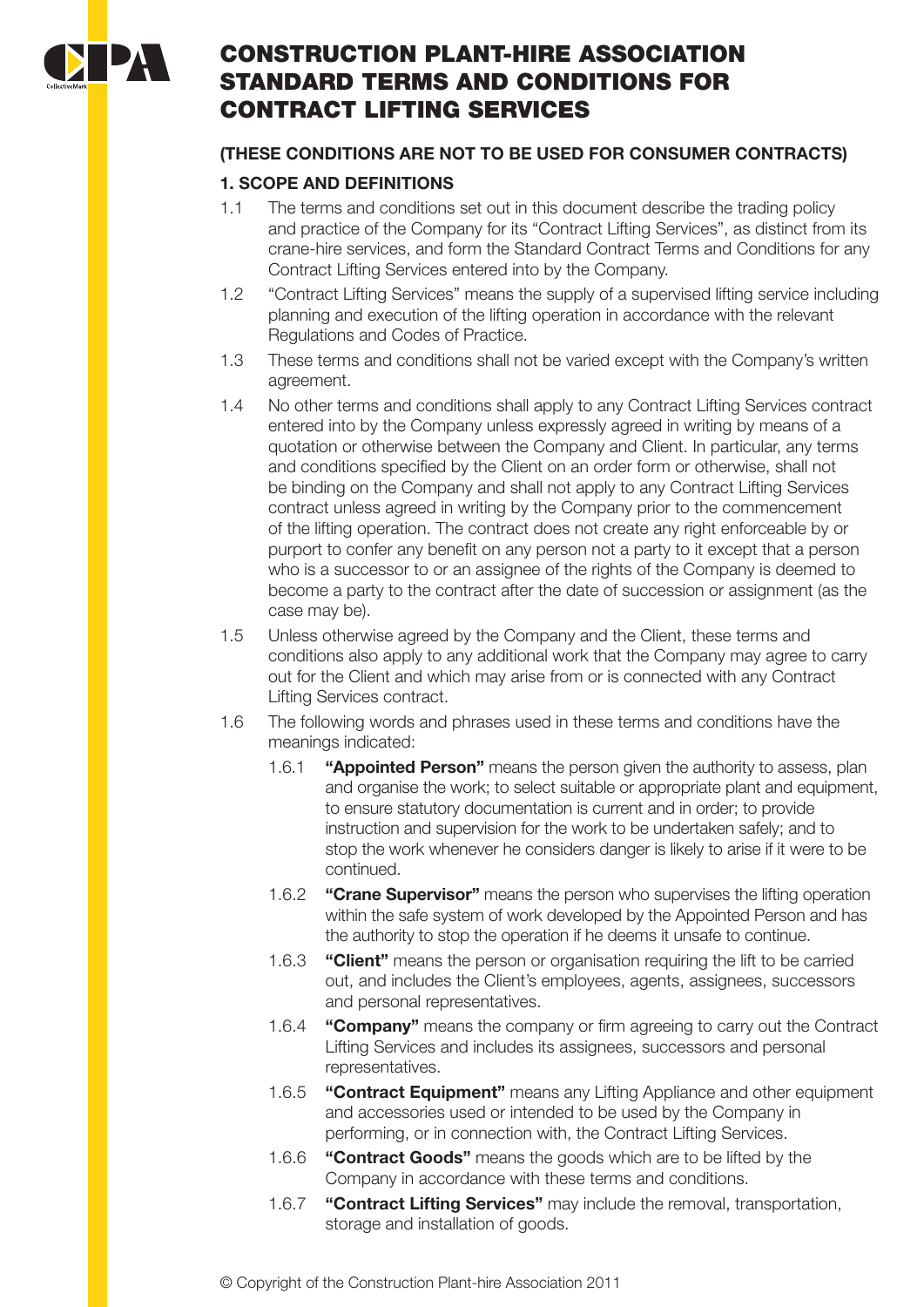

- 1.6.8 **"Contract Price"** means the price agreed by the Company and the Client as payment for the performance by the Company of the Contract Lifting Services, which may be a lump-sum price or a time related schedule of rates.
- 1.6.9 **"Lifting Appliance"** means work equipment for lifting or lowering loads and includes its attachments used for anchoring, fixing or supporting it.
- 1.6.10 **"Regulations and Codes of Practice"** means the Lifting Operations and Lifting Equipment Regulations 1998 (SI 1998 No. 2307), the Provision and Use of Work Equipment Regulations 1998 (SI 1998 No. 2306), the British Standard Codes of Practice for the Safe Use of Cranes (BS 7121), as amended from time to time, and/or any other Regulations or Codes of Practice which may supersede them.

#### **2. QUOTATIONS AND CONTRACT PRICE**

- 2.1 Unless otherwise specified by the Company in writing, every quotation is open for acceptance for a period of thirty days, after which the quotation will be subject to confirmation.
- 2.2 Unless otherwise specifically noted by the Company in writing, every quotation is based on the assumption that the following circumstances apply:
	- 2.2.1 The work will be carried out under the Company's direction without interruption and on a clear site with adequate approaches suitable for the necessary movement of the Contract Equipment.
	- 2.2.2 The Client is responsible for ensuring that the ground or other surface will be firm, level and in good condition, and will provide proper support for the loads imposed by the Contract Equipment as stated by the Company and also including the weight of the item(s) to be lifted as stated by the Client.
	- 2.2.3 The Contract Lifting Services will be carried out in daylight during normal working hours unless otherwise agreed.
	- 2.2.4 All information provided by the Client is complete, true and accurate.
- 2.3 Where all or any of the above circumstances do not apply, the Company may issue a revised quotation for the Contract Lifting Services. If this is not accepted by the Client, who shall be liable for the costs so far incurred by the Company, the Company may elect to be discharged from the contract without further liability to the Client.
- 2.4 Any additional work which the Company is required to perform must be authorised by the Client in writing and will involve an extra charge, additional to the Contract Price.
- 2.5 The Contract Price may be increased by the amount of any costs incurred by the Company as a result of delays or cancellations in commencing or completing the contract work due to circumstances beyond the Company's reasonable control including but not limited to inclement weather or industrial action.

#### **3. FORMATION AND TERMINATION OF THE CONTRACT**

- 3.1 No contract is created before the Company accepts a written order for the carrying out of the Contract Lifting Services work. The commencement of the contract will be subject to availability of the Contract Equipment at the time requested.
- 3.2 If the Client terminates the contract without the written agreement of the Company, the Client is liable for the full Contract Price. If the Company has agreed in writing to the cancellation, the Client shall be liable for such reasonable proportion of the Contract Price as may be assessed by the Company at that time, together with all costs and charges incurred by the Company or to which it is committed.
- 3.3 A contract involving an unspecified number of lifts over an indeterminate period may be terminated by either party giving the other party not less than seven days' notice in writing or such other notice as may be agreed between the parties.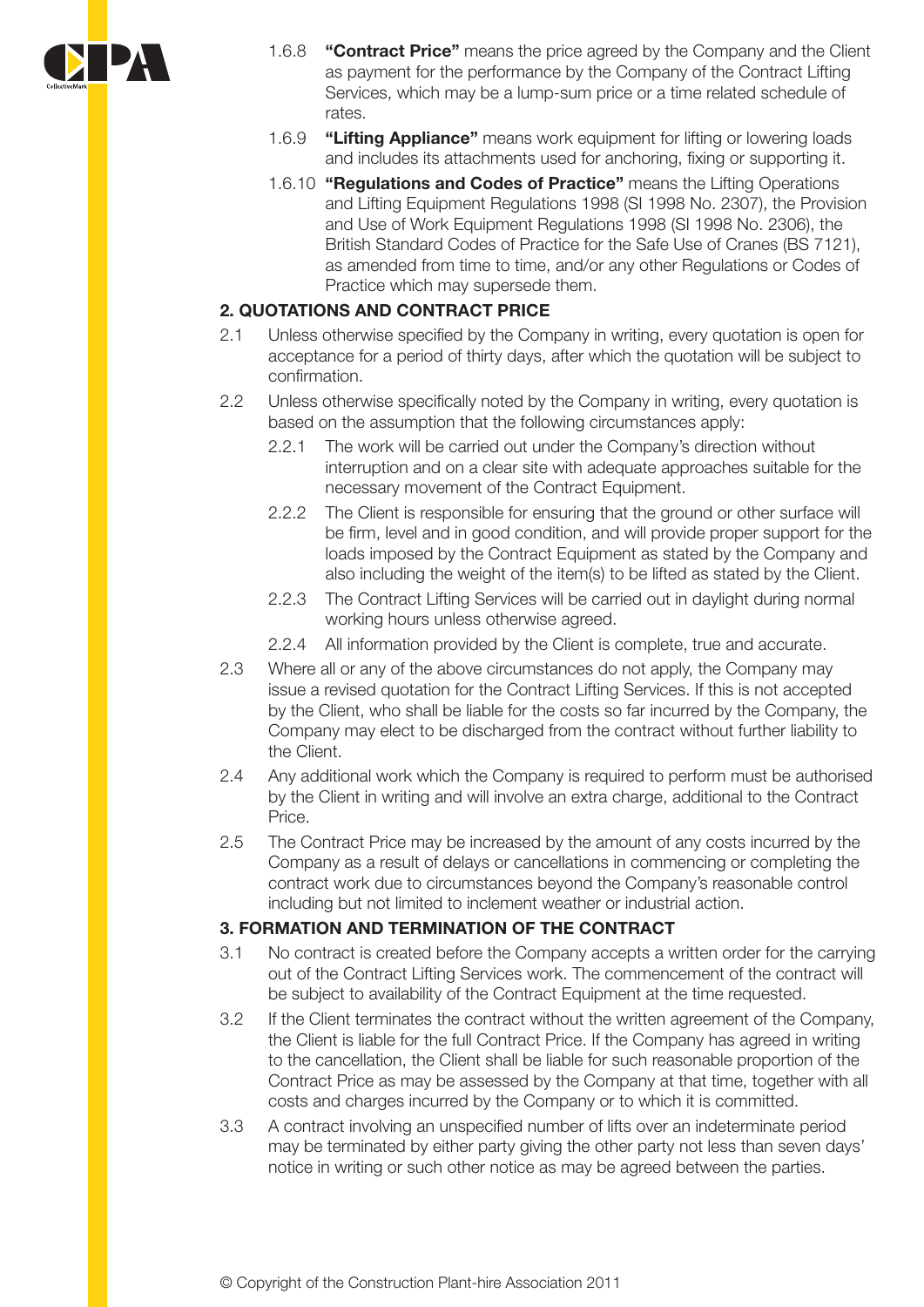

## **4. STATUS AND AUTHORITY OF CLIENT AND COMPANY**

- 4.1 The Client warrants that the Client is the owner or the authorised agent of the owner of the Contract Goods and is authorised to accept and does accept these terms and conditions for Contract Lifting Services.
- 4.2 The Client requires and authorises the Company to assume overall control of the Contract Lifting Services, to provide the Appointed Person and to plan, supervise, carry out and complete the Contract Lifting Services in accordance with the relevant Regulations and Codes of Practice including, where considered by the Company to be appropriate, to control and instruct the Client's personnel involved in the work.
- 4.3 The Client undertakes to clear the contract site, including public highways and access roads where necessary, of all vehicles and personnel not directly involved with the Contract Lifting Services and, for that purpose, is responsible for setting up barricades, tapes or cones, to the extent that the Company may at its discretion require for the performance of the contract. With respect to road closures, bus lane closures etc, irrespective of whether the Company has arranged these on behalf of the Client, the Client is ultimately responsible both for ensuring that the Company has clear and unrestricted access to all areas of operation and that the Client is responsible for all costs incurred should the operation be aborted due to the lack of such clear and unrestricted access, or other circumstances beyond the Company's control.
- 4.4 With the permission of the Client, which shall not be unreasonably withheld, the Company may arrange for the Contract Lifting Services, or any part of the work, to be carried out by agents, sub-contractors or independent contractors who, for the purposes of the contract shall be regarded as the Company and whose rights against and liabilities to, the Client shall be the same as those of the Company under these contract terms and conditions.

## **5. REGULATIONS AND CODES OF PRACTICE**

- 5.1 The Company will perform the Contract Lifting Services in accordance with the relevant Regulations and Codes of Practice.
- 5.2 At the Client's request, the Company will provide the Client with any available information relevant to the qualifications and competence of the Appointed Person provided by the Company, who, in accordance with the relevant Regulations and Codes of Practice will have overall responsibility for the Contract Lifting Services under the contract.
- 5.3 In the absence of written notice by the Client to the contrary, received by the Company prior to the commencement of the lifting operation, the Appointed Person and/or Crane Supervisor shall be deemed to be to the satisfaction of the Client.
- 5.4 The Client shall supply, or confirm, in writing all information available to the Client, which is requested by the Company and/or the Appointed Person or which the Client should be reasonably aware may be necessary, or useful, to facilitate compliance with the Regulations and Codes of Practice. This includes, but is not limited to, the location of anything on or near the site, above or below the ground, which is likely to be damaged by, or cause damage to the Contract Equipment, or which is likely to affect the health or safety of any person involved in the work.

## **6. LIABILITY OF THE COMPANY**

- 6.1 The Company shall be liable for loss or for damage or injury to persons or property when caused **solely** by the Company's negligence in the performance of the contract and shall not be liable for any such loss, or damage or injury due in whole or in part to any negligence on the part of the Client or any third party.
- 6.2 The Company's liability, if any, arising from or in connection with the Contract Lifting Services contract:
	- 6.2.1 For loss or destruction of or damage to the Contract Goods shall be limited to a total of £25,000 (twenty-five thousand pounds sterling) irrespective of the number of items being lifted/handled.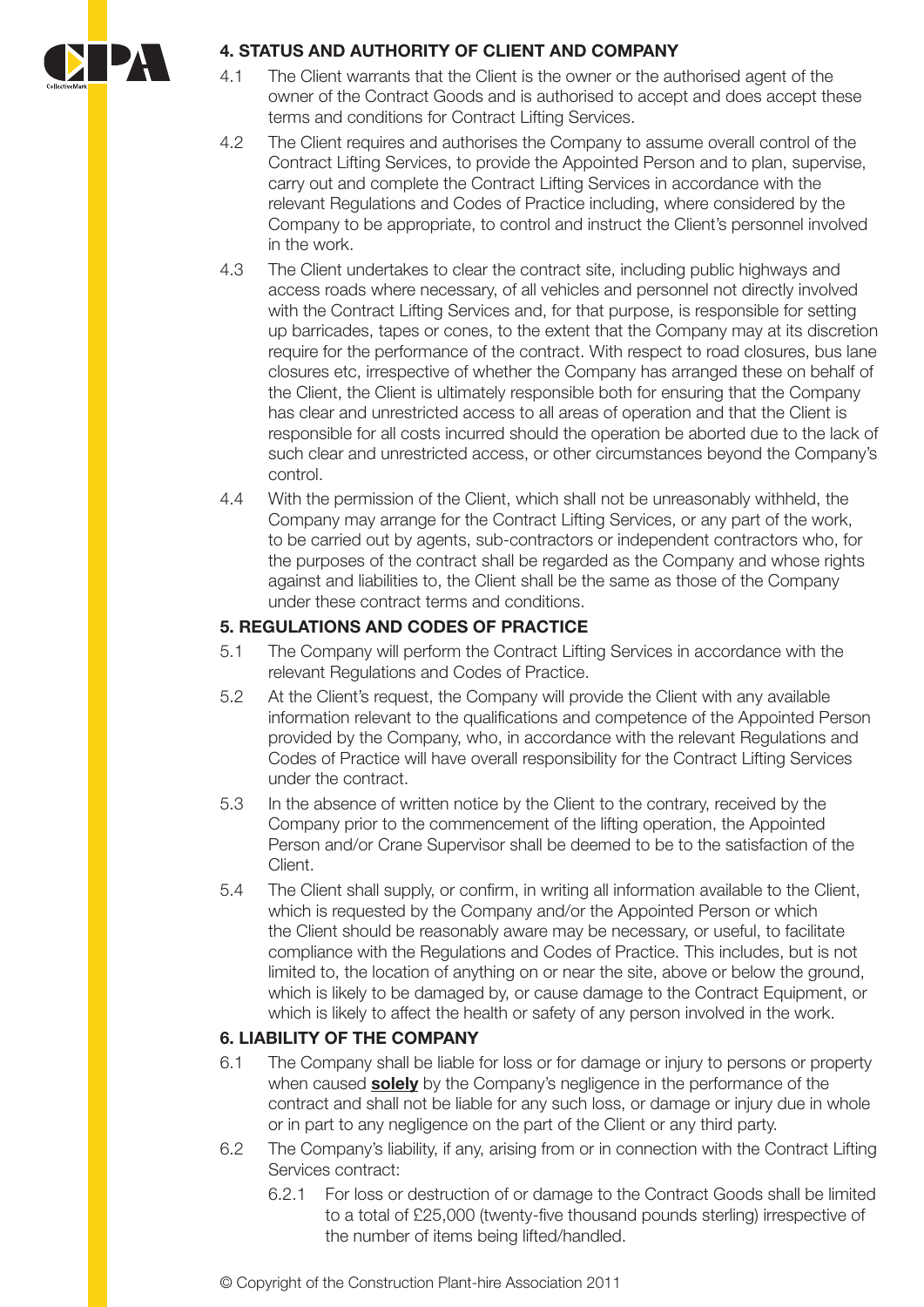

6.2.2 For any other loss, damage or injury shall be limited to a total sum of £5,000,000 (five million pounds sterling)

Unless in either case, a different amount is agreed in writing by the Company and the Client prior to the commencement of the contract.

6.3 Full details of any loss, damage or injury, which is or may be the subject of a claim by the Client against the Company shall be notified by the Client to the Company within seven days of the date of discovery thereof. Any proceedings to enforce any such claim by the Client against the Company must be commenced not later than twelve months after the date of occurrence of the event giving rise to the loss, damage or injury.

## **7. EXCLUSION OF THE COMPANY'S LIABILITY**

- 7.1 The Company shall not be liable for any loss, damage or injury caused by, or arising from or as the result of, any of the following:
	- 7.1.1 Any defect in the Contract Goods including any design defect and any defect relating to the lifting points on the contract goods.
	- 7.1.2 Inaccurate or incomplete information given by the Client.
	- 7.1.3 Any instructions given by the Client to the Company's employees.
	- 7.1.4 Any defect in the equipment provided by the Client.
	- 7.1.5 Any act or omission of any personnel supplied by the Client, or by any body or person under contract to the Client in connection with the Contract Goods, except when correctly following the Company's instructions for the purpose of performing the Company's work under the contract.
	- 7.1.6 Delay in commencing or completing the contract work due to circumstances beyond the Company's control including, but not limited to, any strike or other industrial action or adverse weather conditions.
	- 7.1.7 Unexpected or unforeseen subsidence or unstable ground conditions.
- 7.2 The Company shall not be liable or responsible for any of the following, however arising:
	- 7.2.1 Loss or damage of whatever nature due to or arising through any cause beyond the Company's reasonable control.
	- 7.2.2 Whether by way of indemnity or by reason of any breach of the contract, breach of statutory duty or misrepresentation or by reason of the commission of any tort (including but not limited to negligence) in connection with the contract, for any of the Client's loss of profit, loss of the use of the plant or any other asset or facility, loss of production or productivity, loss of contracts with any third party, liabilities of whatever nature to any third party, and/or any other financial or economic loss or indirect or consequential loss or damage of whatever nature; and
	- 7.2.3 Loss or damage to the Contract Goods whilst in storage outside the control of the Company.

#### **8. INSURANCE**

- 8.1 The Company will carry insurance to cover its potential liability under the contract having regard to the maximum amounts referred to in clause 6.2.
- 8.2 The Company may, at its discretion, exclude the contract from cover under its existing policies and require a specific insurance policy to cover the contract to be provided by and at the expense of the Client. This specific insurance policy shall provide the Company with protection no less extensive than would have been the case if this clause 8.2 had not been invoked.
- 8.3 If the Company is of the opinion that the insurance cover held by the Client may be insufficient to meet any applicable requirements of clause 8.2 of the Client's liabilities under the contract, the Company may require the Client to take out at the Client's expense additional liability insurance cover or take out such cover itself and recover the cost from the Client as a debt.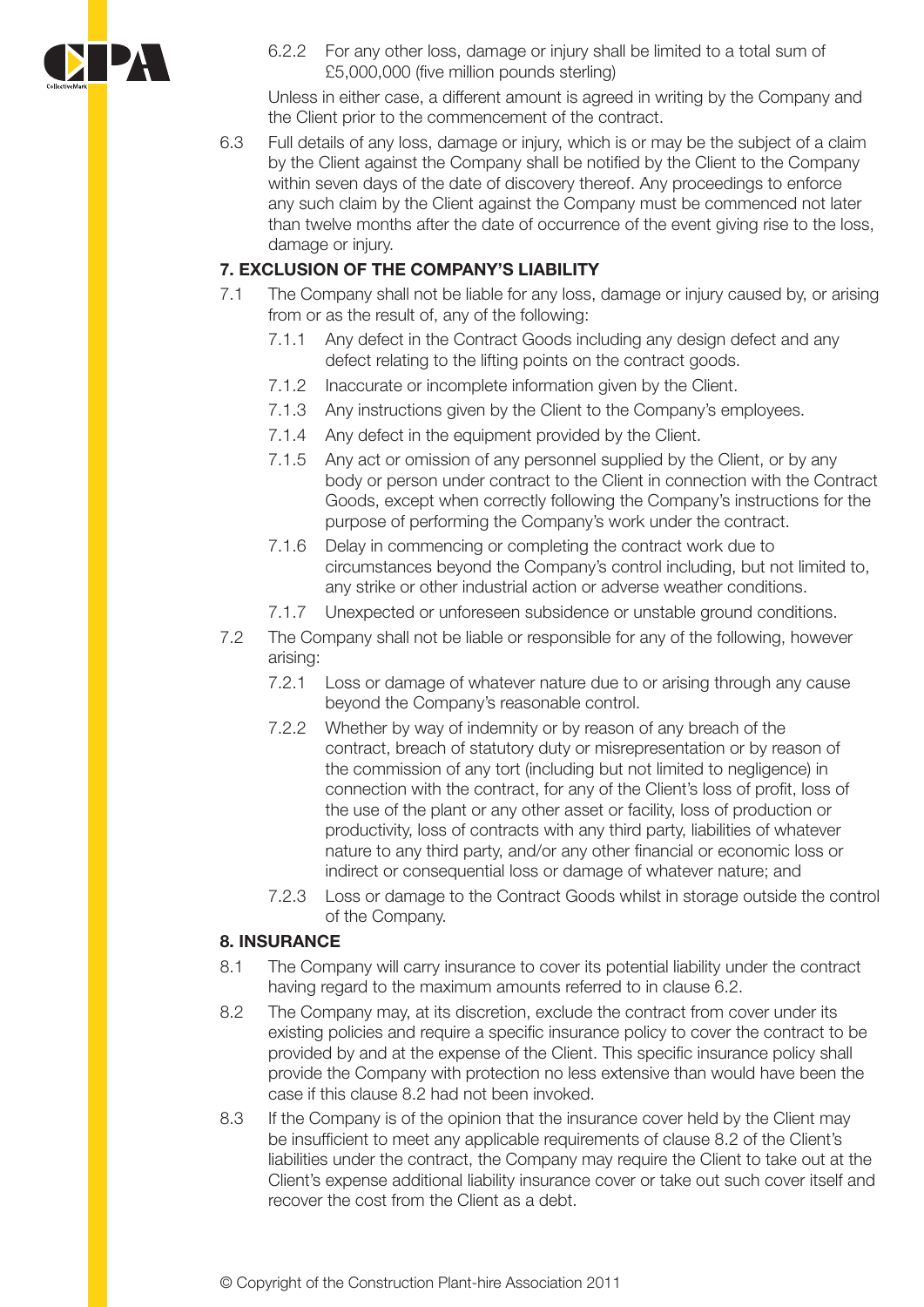

- 8.4 If the value of the Contract Goods exceeds the Company's liability limits referred to in clause 6.2, and the Client requires the Company to increase its cover, it is the responsibility of the Client to give the Company sufficient written notice of that fact with details of the value of the Contract Goods so that the Company's liability cover, if agreed by the Company, can be increased accordingly. The cost of any additional cover will be passed on to the Client.
- 8.5 The Client agrees to indemnify the Company against
	- 8.5.1 Any claim arising from or connected with the Company's work on the contract site, in preparing the site or performing the contract, including claims of nuisance and claims of trespass to persons, property, land or air space.
	- 8.5.2 All other losses, damages or claims in respect of any matters arising from or in connection with the contract and for which, under these terms and conditions, the Client is liable or for which under clause 7 the Company is not liable; and
	- 8.5.3 Any liability arising from or in connection with the contract to pay any amount in excess of the relevant limits referred to in clause 6.2.
- 8.6 The Client shall insure against its liability to indemnify the Company and all other liabilities of the Client under the contract.
- 8.7 If requested by the Company, the Client shall produce a copy of any insurance policy together with evidence of the premium having been paid, held by the Client and relevant to the contract.

## **9. TRANSPORTATION OF CONTRACT GOODS**

- 9.1 The Company is not a common carrier.
- 9.2 If, under the contract, the Contract Goods, or any part of them, require transportation by air, sea, road or rail, the Company may either undertake the transportation or arrange for transportation by some other person or organisation.
- 9.3 In the latter event referred to in clause 9.2, unless otherwise agreed in writing by the Company, the Company's liability for the Contract Goods so transported shall be no greater than that of the person or organisation carrying out the transportation, that is, the airline, shipping company, haulage contractors or railway authority concerned, and the amount of compensation, if any, payable for loss of or damage to the Contract Goods during transportation shall be limited to the amount recoverable from that person or organisation in respect of that loss or damage.

## **10. PAYMENT OF CHARGES**

- 10.1 All prices quoted are exclusive of VAT, which will be charged at the rate prevailing at the date of invoice.
- 10.2 All charges by the Company are payable strictly thirty days net from the date of the Company's invoice or as set out in the contract offer.
- 10.3 All charges are payable in full and the Client shall not withhold payment as retention or discount or for any reason whatsoever, regardless of any arrangements for payment to the Client by another party under any other contract.
- 10.4 The Company's policy is to enforce its right to add interest and administration costs for late payments under the Late Payment of Commercial Debts Regulations 2002 or any other subsequent Regulations that supersede them.
- 10.5 The Company shall have a general lien over any goods and equipment, or the property of the Client in the custody of the Company, for unpaid debts due and payable to the Company by the Client. The Company shall notify the Client when exercising the right of lien under this clause and if the Client fails to settle all such debts within one month of notification, the Company may sell, as agent of the Client, all or any of the items subject to the lien and apply the proceeds towards payment of the outstanding debt and the expenses of the sale together with interest accrued to that date.